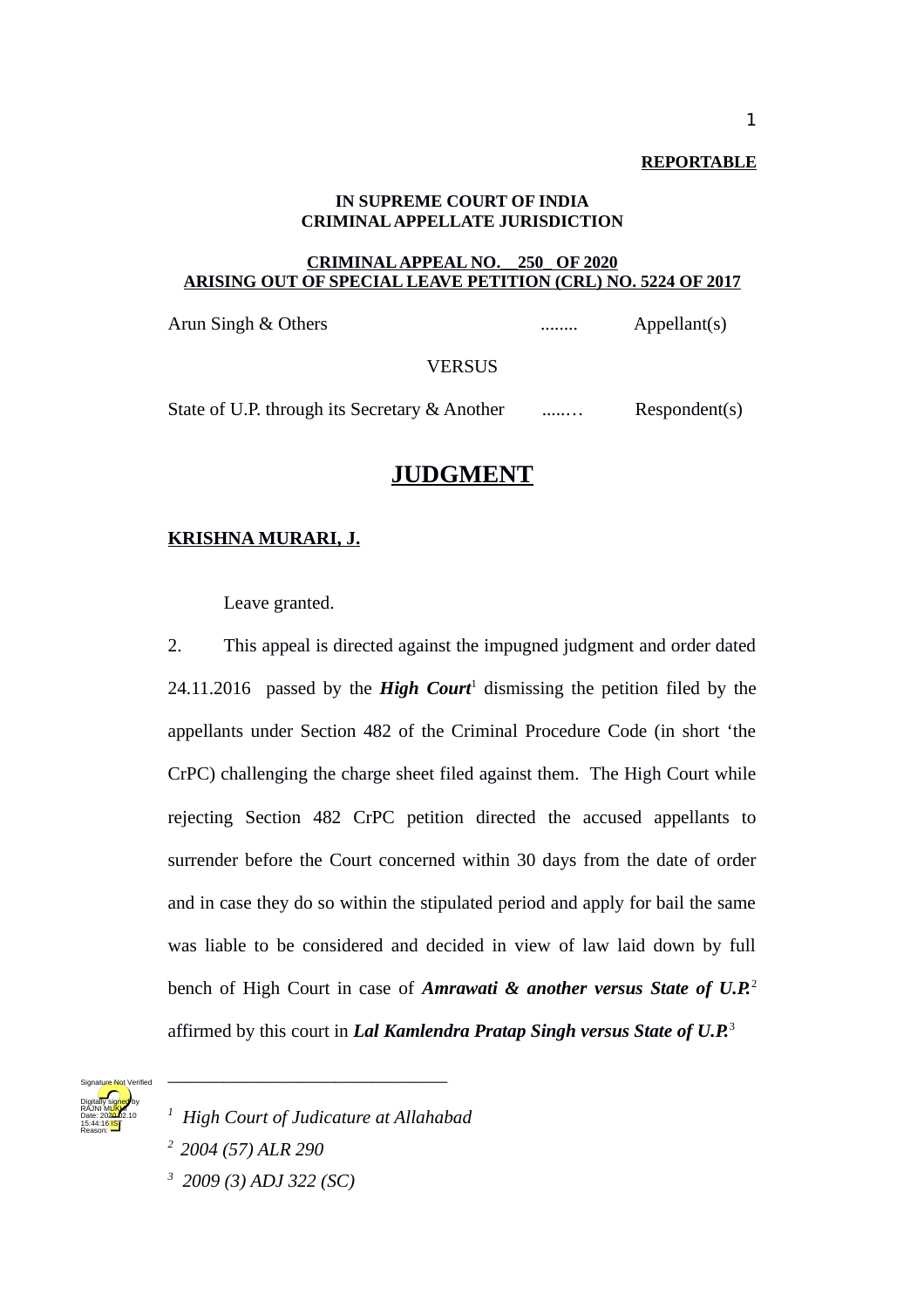3. Shorn of unnecessary details the brief facts which led to the filling of this appeal can be summarised as under:-

Respondent No. 2 lodged First Information Report with Police Station Izzat Nagar, District Bareilly under Section 493 I.P.C. read with Section 3/4 of the Dowry Prohibition Act against the appellants herein which was registered as case crime No. 431 of 2014. The allegations made in the F.I.R. were that Respondent No.-2 approached Appellants with the proposal of marriage of his daughter Jyoti with Appellant No.-1. On  $30<sup>th</sup>$  June, 2013 the appellants visited the house of Respondent No.-2 and after meeting his daughter the proposal was finalised. On 21.07.2013, ring ceremony was performed and date of marriage was scheduled for 19.11.2013. Thereafter, Appellant No.-2 started visiting the house of complainant/respondent no.-2. frequently and misleading his daughter Jyoti that now since the marriage is finalised and only ceremony of 'feras' remains to be performed took her for outings on various occasions. On 16.08.2013 appellant No.-2 induced Jyoti to his room and established physical relationship with her. However, subsequently thereto the appellant started making demand of dowry of Rs. 5 Lakh. A complaint in this regard was made before Mahila Thana but no action was taken. On coming to know that marriage of Appellant No.-2 was settled with some other girl for a handsome amount of dowry, the First Information Report was being lodged.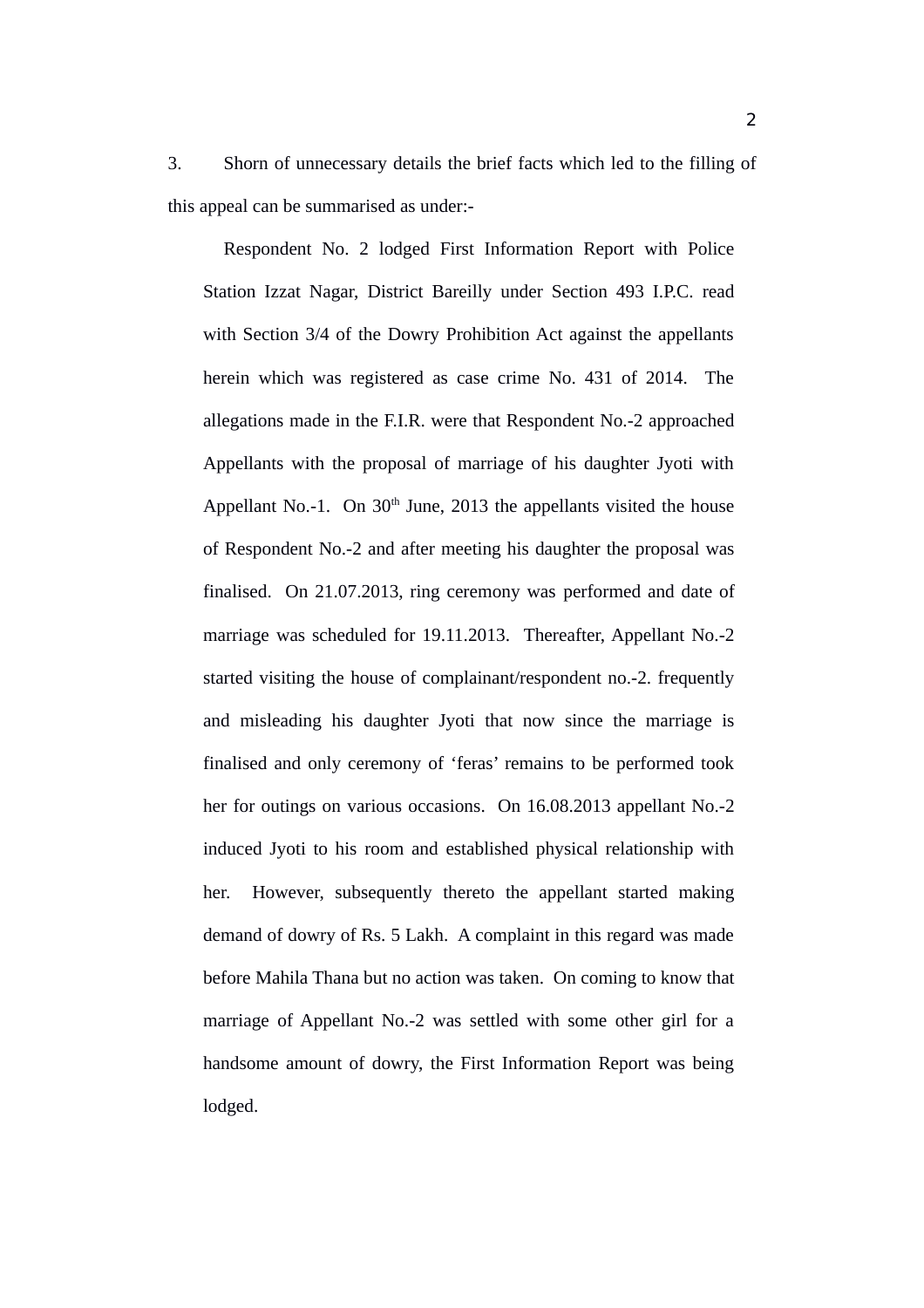4. The matter was investigated by the concerned Police Station and a charge sheet was filed against the appellants, which was challenged before the High Court by way of petition under Section 482 CrPC.

5. The case set up by the appellants before the High Court was that behaviour of the complainant and his family members changed after the date of marriage was fixed and they refused to share the expenses of marriage, which was settled between the parties to be shared equally. Further, a demand of Rs. 10 Lakhs was made from the appellants with a threat to implicate them in a false case in case the demand was not fulfilled. It was further pleaded that Appellant No.-2 made an application under Section 156(3) CrPC before the ACJM against the complainant and his other family members. During the pendency of proceedings under Section 156(3) CrPC a complaint was made by Respondent No.-2 in the Mahila Thana. The inspector incharge of Mahila Thana summoned both the parties where the dispute between them was compromised. In view of the compromise arrived, the appellants did not press the application under Section 156 (3) CrPC. However, the Complainant-Respondent No.-2 filed the First Information Report after about 10 months of the compromise.

6. The High Court finding that there was no justification for quashing the charge sheet dismissed the petition.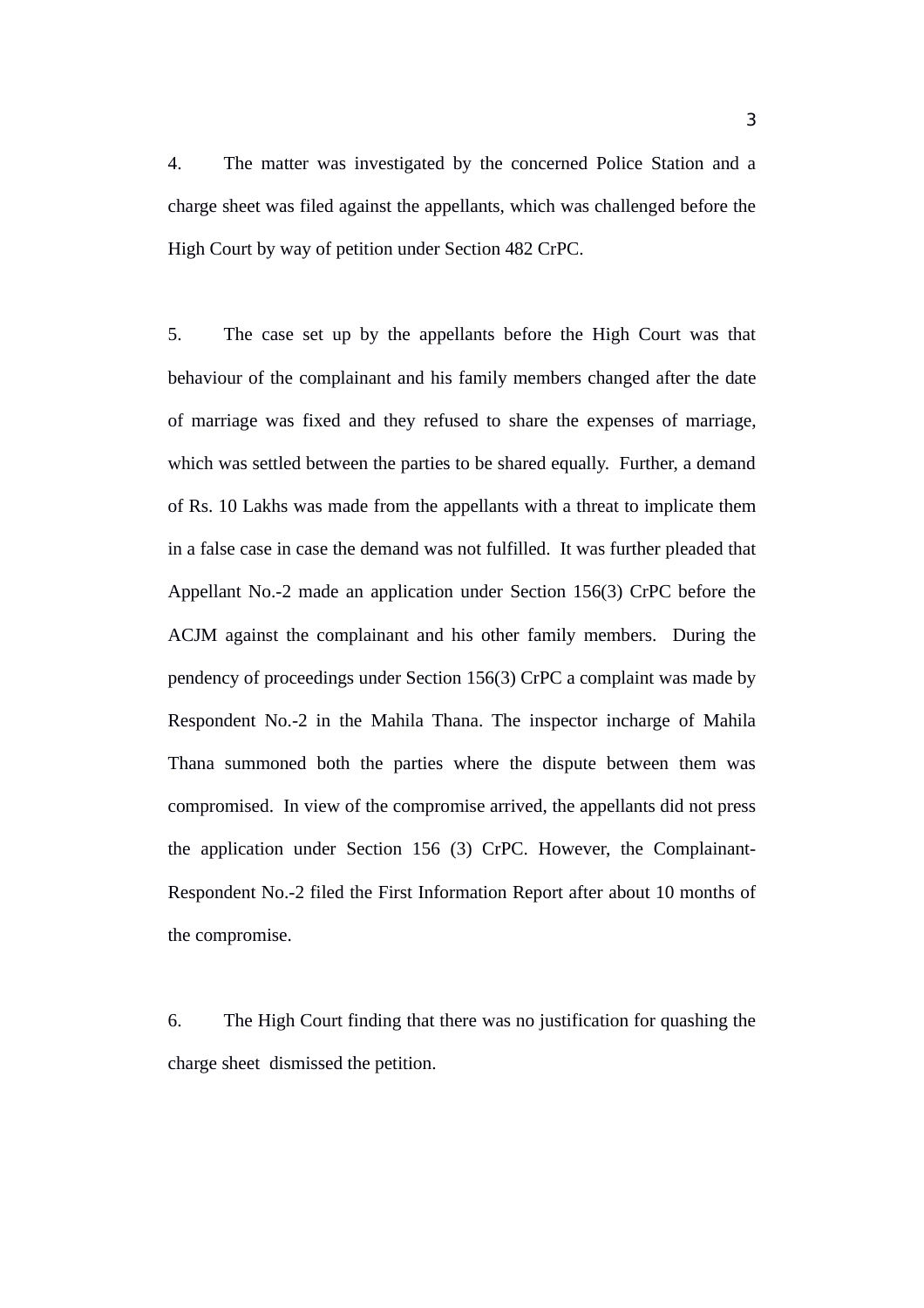7. Learned counsel for the appellant vehemently contended that the High Court has failed to appreciate and consider that the fresh criminal action can not be launched on the basis of the same cause of action, which was already settled 10 months back by way of compromise which was acted upon by both the parties.

8. Learned counsel further submits that the High Court has failed to consider and appreciate that the allegations as contained in the First Information Report even if taken on the face value and assumed to be correct in entirety, do not prima-facie disclose commission of any offence, much less a cognizable offence. It is also submitted on behalf of the appellants that the High Court did not appreciate and consider the fact at all that the allegations in the F.I.R., prima-facie, do not constitute commission of any offence and dismissed the 482 petition without adverting itself to this aspect of the matter.

9. Learned counsel for the respondent refuting the arguments advanced on behalf of appellants submitted that the First Information Report was filed under Section 493 of the Indian Penal Code (in short the "I.P.C.") read with Section 3/4 of the Dowry Prohibition Act and both the aforesaid offences are non-compoundable in nature and thus could not have been compromised. The allegations made in the First Information Report were found to be substantiated on investigation and thus a charge sheet filed by the Police and the High Court rightly dismissed the petition for quashing of the same.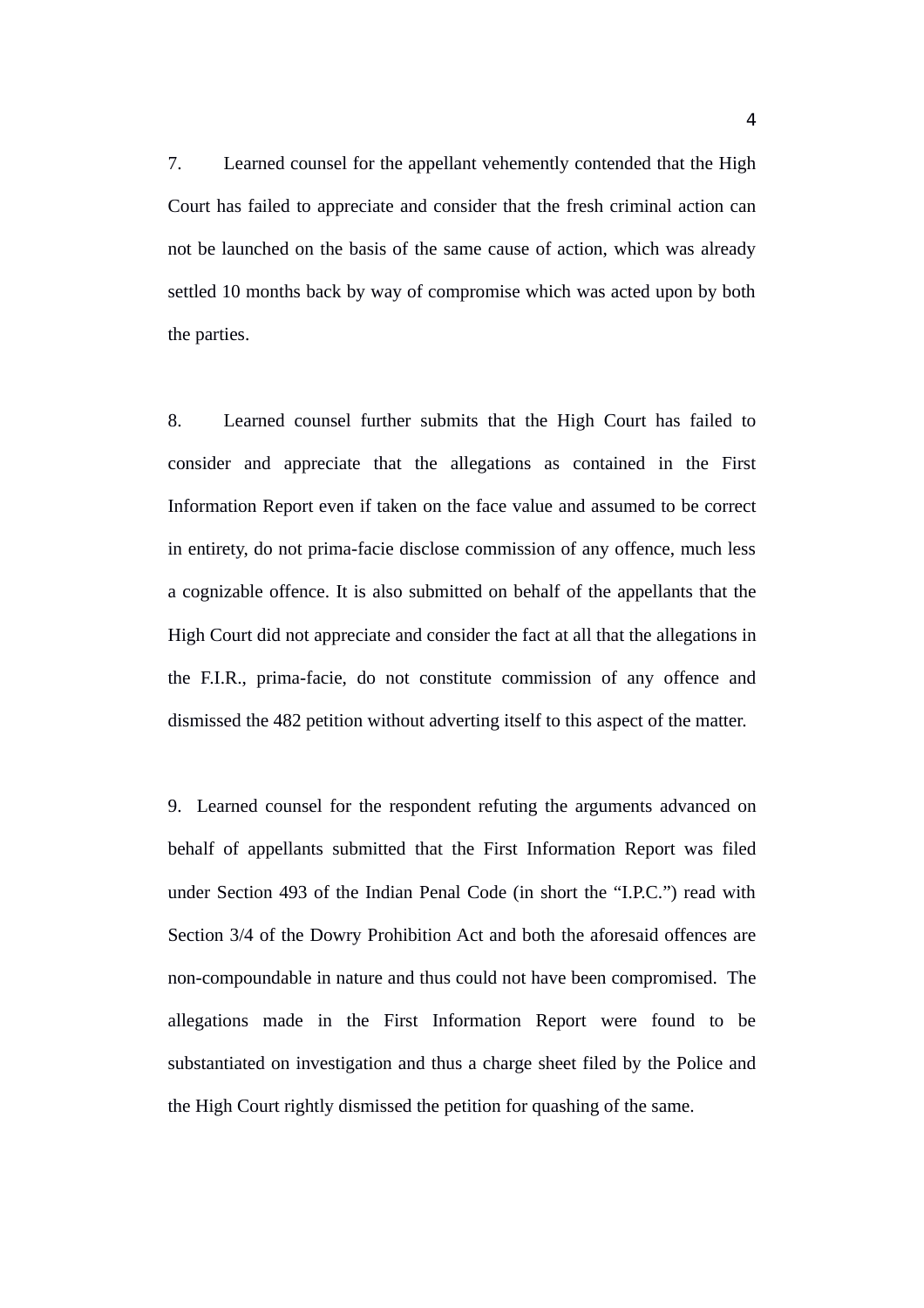10. We have considered the rival submissions and perused the facts on record.

11. The offence under Section 493 is non-compoundable. Similarly, the offence under Section 3/4 of the Dowry Prohibition Act is also noncompoundable, in view of Section 8(2) of the said Act, which provides that every offence under this Act, shall be non-bailable and non-compoundable.

12. Though the offence in question are non-compoundable but the power of the High Court under Section 482 CrPC of the Court to quash the proceedings in such offences is well recognised by various decision of this court and the issue is no longer *res integra*. Reference may be made to the observations of Three Judge Bench of this Court in *Gian Singh versus State of Punjab.*<sup>4</sup>

"Quashing of offences or criminal proceedings on the ground of settlement between an offender and victim is not the same thing as compounding of the offence. They are different and not interchangeable. Strictly speaking the power of compounding of offence given to a Court under Section 320 is materially different from the quashing of criminal proceedings by the High Court in exercise of the inherent jurisdiction. In compounding of offence, power of a criminal court is circumscribed by the provisions

*4 (2012) 10 SCC 303*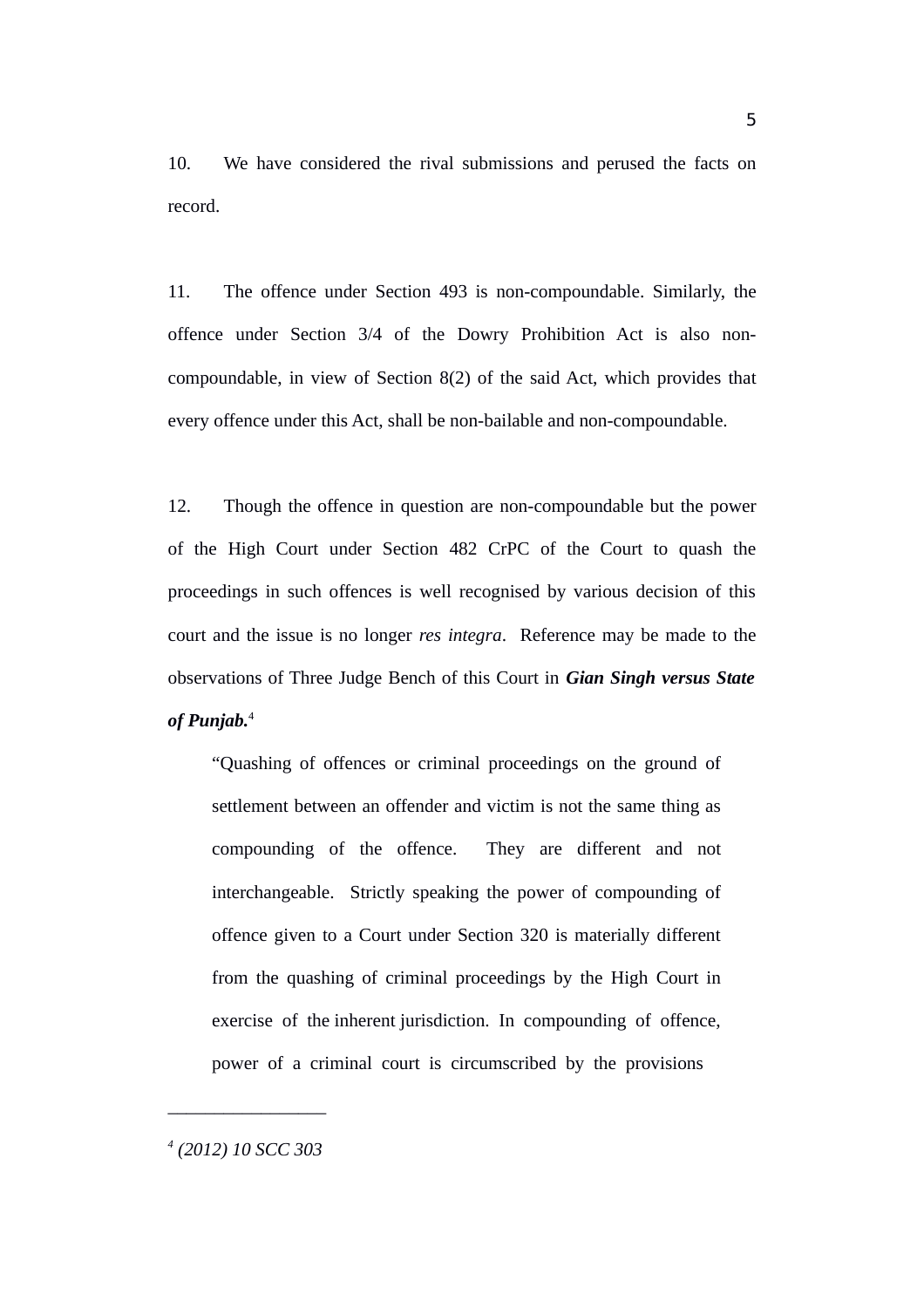contained in Section 320 and the Court is guided solely and squarely thereby while, on the other hand, the formation of opinion by the High Court for quashing a criminal offence or criminal proceedings or criminal complaint is guided by the material on record as to whether the ends of justice would justify such exercise of power although the ultimately consequence may be acquittal or dismissal of indictment.

B.S. Joshi, Nikhil Merchant, Manoj Sharma and Shiji to illustrate the principle that High Court may quash the criminal proceedings or F.I.R. or complaint in exercise of its inherent power under Section 482 of the Code and Section 320 does not limit or effect the powers of the High Court under Section 482. Can it be said that by quashing criminal proceedings in B.S. Joshi, Nikhil Merchant, Manoj Sharma and Shiji this Court has compounded the noncompoundable offences indirectly? We do not think so. There does exists the distinction between compounding of an offence under Section 320 and quashing of a criminal case by a High Court in exercise of inherent power under Section 482. The two powers are distinct and different although the ultimate consequence may be the same viz. acquittal of the accused or dismissal of the indictment.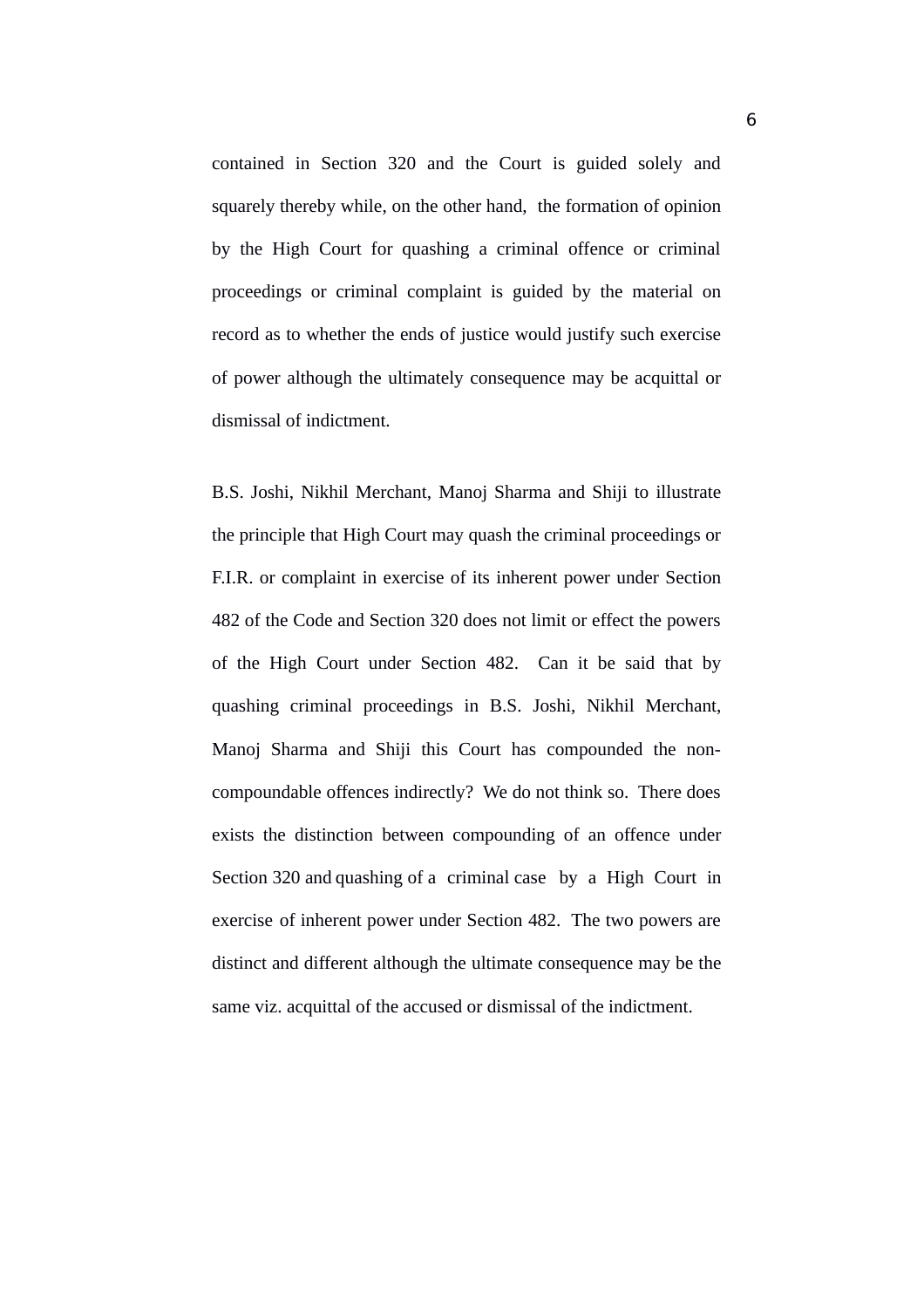13. Another Three Judge Bench of this Court in *Parbatbhai Aahir & Others versus State of Gujarat & Others*. 5 After analysing the precedents on, the above issue has summarised the broad principles in paragraph 15 of the reports as under:-

- 15. "*The broad principles which emerge from the precedents on the subject, may be summarised in the following propositions:-*
	- *(i) Section 482 preserves the inherent powers of the High Court to prevent an abuse of the process of any court or to secure the ends of justice. The provision does not confer new powers. It only recognises and preserves powers which inhere in the High Court;*
	- *(ii) The invocation of the jurisdiction of the High court to quash a First Information Report or a criminal proceeding on the ground that a settlement has been arrived at between the offender and the victim is not the same as the invocation of jurisdiction for the purpose of compounding an offence. While compounding an offence, the power of the court is governed by the provisions of Section 320 of the Code of Criminal Procedure, 1973. The Power to quash Under Section 482 is attracted even if the offence is non-compoundable.*
	- *(iii) In forming an opinion whether a criminalproceeding or complaint should be quashed in exercise of its jurisdiction Under Section 482, the High Court must evaluate whether the ends of justice would justify the exercise of the inherent power;*
	- *(iv) While the inherent power of the High Court has a wide ambit and plenitude it has to be exercised; (i) to secure the ends of justice or (ii) to prevent an abuse of the process of any court;*

*<sup>5</sup> (2017) 9 SCC 641*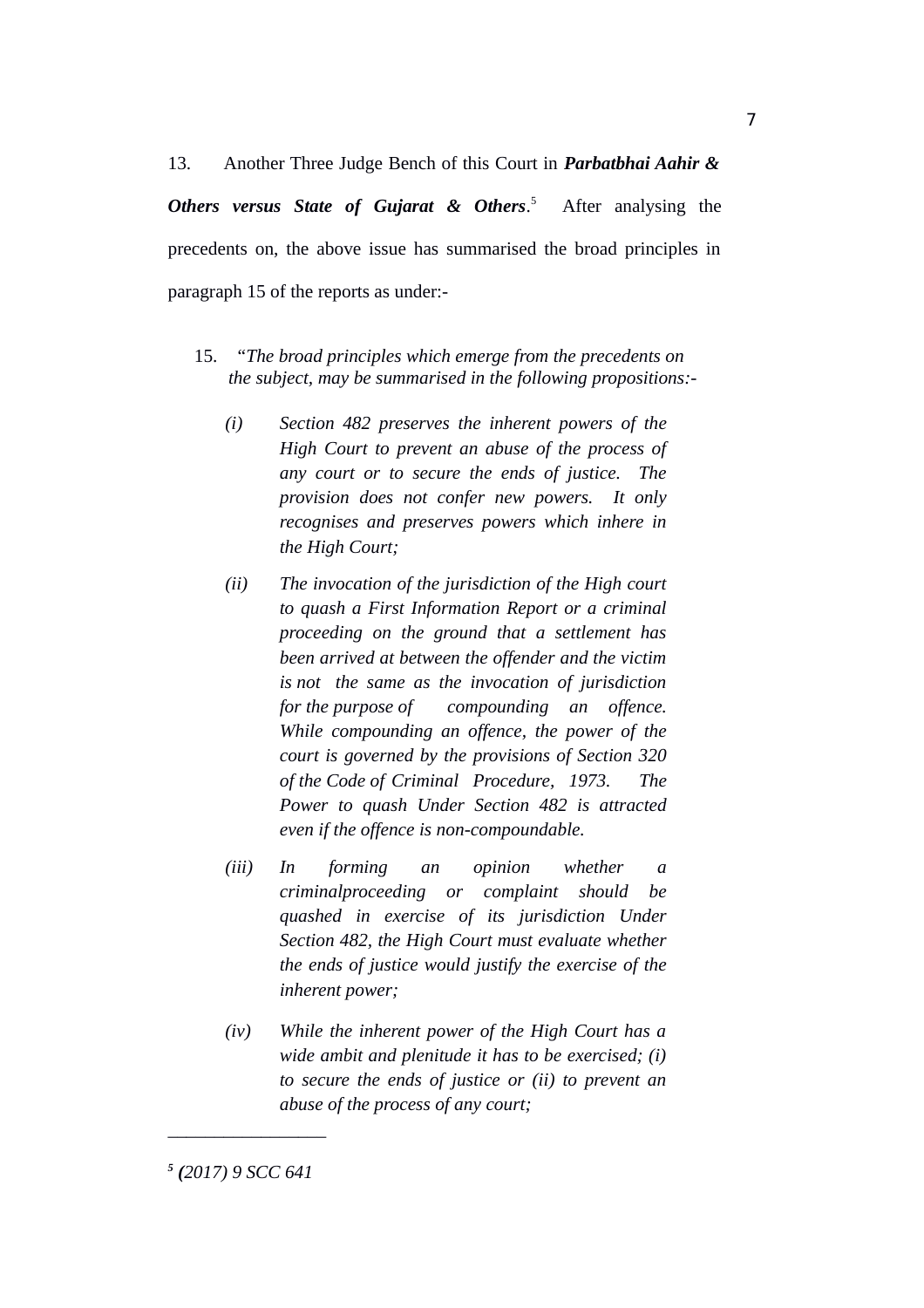- *(v) The decision as to whether a complaint or First Information Report should be quashed on the ground that the offender and victim have settled the dispute, revolves ultimately on the facts and circumstances of each case and no exhaustive elaboration of principles can be formulated;*
- *(vi) In the exercise of the power Under Section 482 and while dealing with a plea that the dispute has been settled, the High Court must have due regard to the nature and gravity of the offence. Heinous and serious offences involving mental depravity or offences such as murder, rape and dacoity cannot appropriately be quashed though the victim or the family of the victim have settled the dispute. Such offences are, truly speaking, not private in nature but have a serious impact upon society. The decision to continue with the trial in such cases is founded on the overriding element of public interest in punishing persons for serious offences;*
- *(vii) As distinguished from serious offences, there may be criminal cases which have an overwhelming or predominant element of a civil dispute. They stand on a distinct footing in so far as the exercise of the inherent power to quash is concerned;*
- *(viii) Criminal cases involving offences which arise from commercial, financial, mercantile, partnership or similar transactions with an essentially civil flavour may in appropriate situations fall for quashing where parties have settled the dispute;*
- *(ix) In such a case, the High Court may quash the criminal proceeding if in view of the compromise between the disputants, the possibility of a conviction is remote and the continuation of a criminal proceeding would cause oppression and prejudice; and*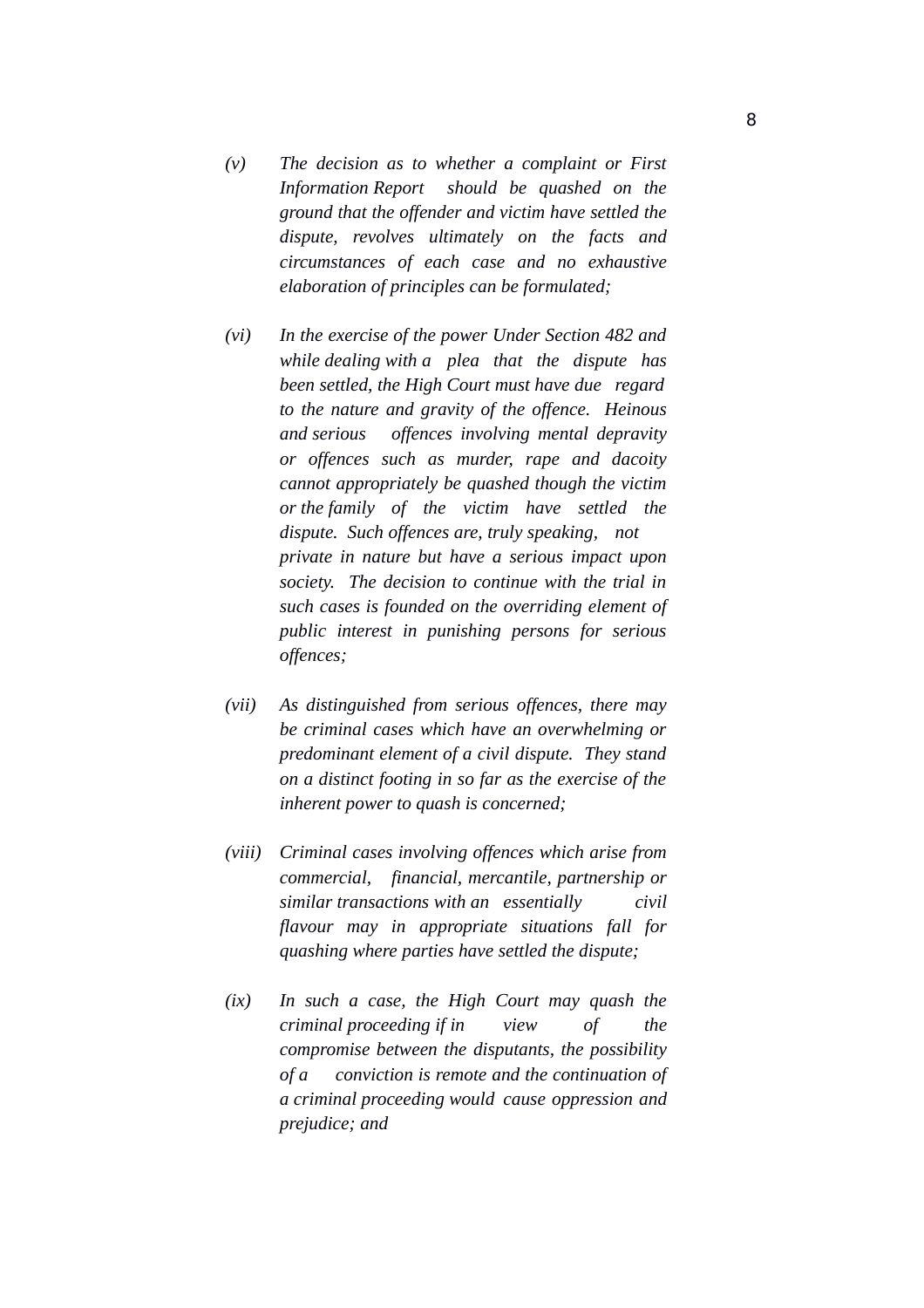*(x) There is yet an exception to the principle set out in propositions (viii) and (ix) above. Economic offences involving the financial and economic well being of the state have implications which lie beyond the domain of a mere dispute between private disputants. The High Court would be justified in declining to quash where the offender is involved in an activity akin to a financial or economic fraud misdemeanour. The consequences of the act complained of upon the financial or economic system will weigh in the balance."*

14. In another decision in the case of *Narinder Singh Vs. State of* Punjab<sup>6</sup> it has been observed that in respect of offence against the society it is the duty to punish the offender. Hence, even where there is a settlement between the offender and victim the same shall not prevail since it is in interests of the society that offender should be punished which acts as deterrent for others from committing similar crime. On the other hand, there may be offences falling in the category where the correctional objective of criminal law would have to be given more weightage than the theory of deterrent punishment. In such cases, the court may be of the opinion that a settlement between the parties would lead to better relations between them and would resolve a festering private dispute and thus may exercise power under Section 482 CrPC for quashing the proceedings or the complaint or the FIR as the case may be.

15. Bearing in mind the above principles which have been laid down, we are of the view that offences for which the appellants have been

*6 (2014) 6 SCC 466*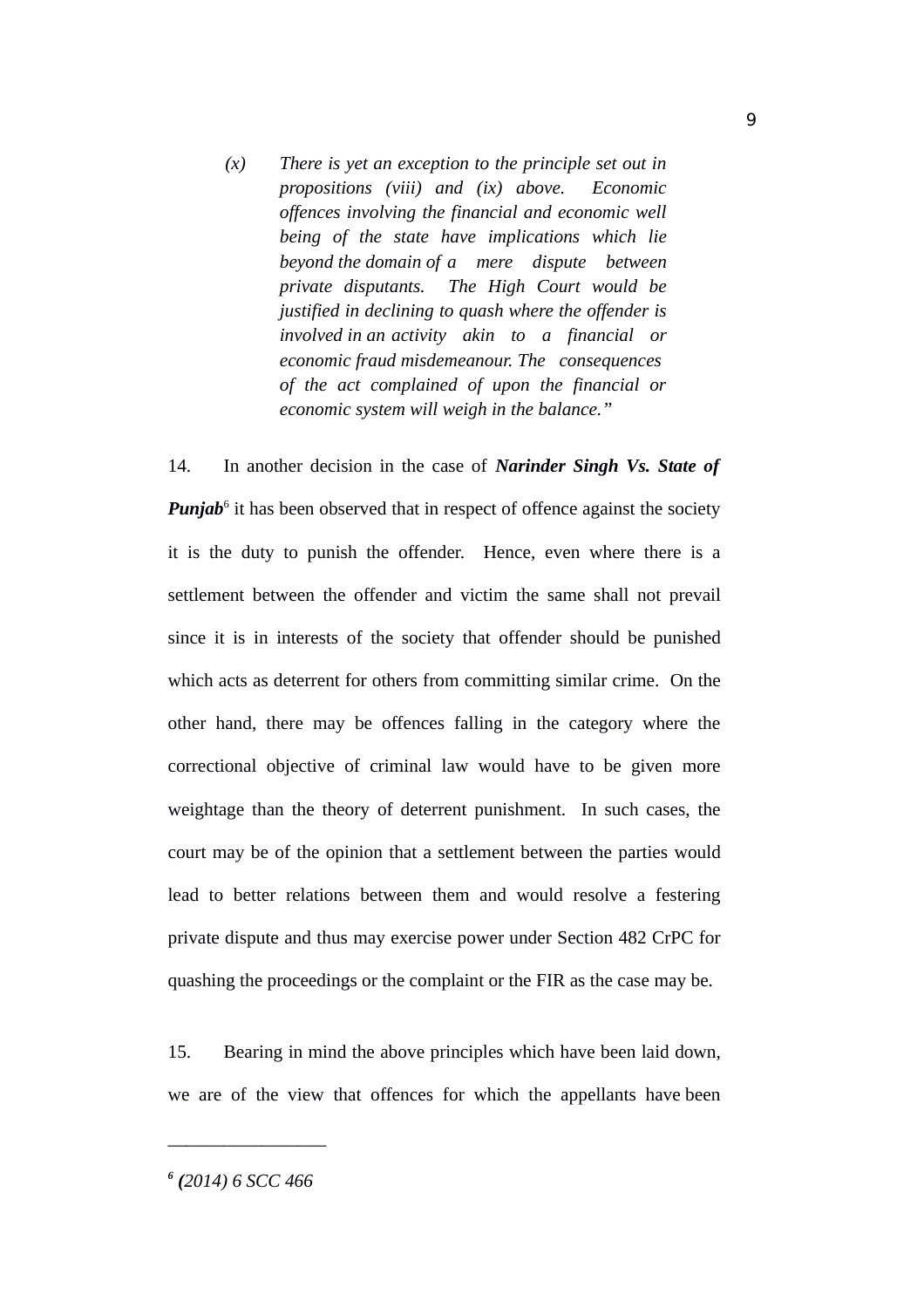charged are infact offences against society and not private in nature. Such offences have serious impact upon society and continuance of trial of such cases is founded on the overridding effect of public interests in punishing persons for such serious offences. It is neither an offence arising out of commercial, financial, mercantile, partnership or such similar transactions or has any element of civil dispute thus it stands on a distinct footing. In such cases, settlement even if arrived at between the complainant and the accused, the same cannot constitute a valid ground to quash the F.I.R. or the charge sheet.

16. Thus the High Court cannot be said to be unjustified in refusing to quash the charge sheet on the ground of compromise between the parties.

17. The next issue which arises for consideration is whether the allegations made in the F.I.R constitute commission of an offence. As already stated hereinabove, the appellants have been charged with Section 493 of the Indian Penal Code and Section 3 read with Section 4 of the Dowry Prohibition Act.

Section 493 reads as under:-

*"Cohabitation caused by a man deceitfully inducing a belief of lawful marriage. - Every man who by deceit causes any woman who is not lawfully married to him to believe that she is lawfully married to him and to cohabit or have sexual intercourse with him in that belief, shall be punished with imprisonment of either description for a term which may extend to ten years, and shall also be liable to fine."*

18. A plain reading of the Section goes to show that in order to constitute an offence under this Section, it has to be demonstrated that a man has deceitfully caused any woman, who is not lawfully married to him, to believe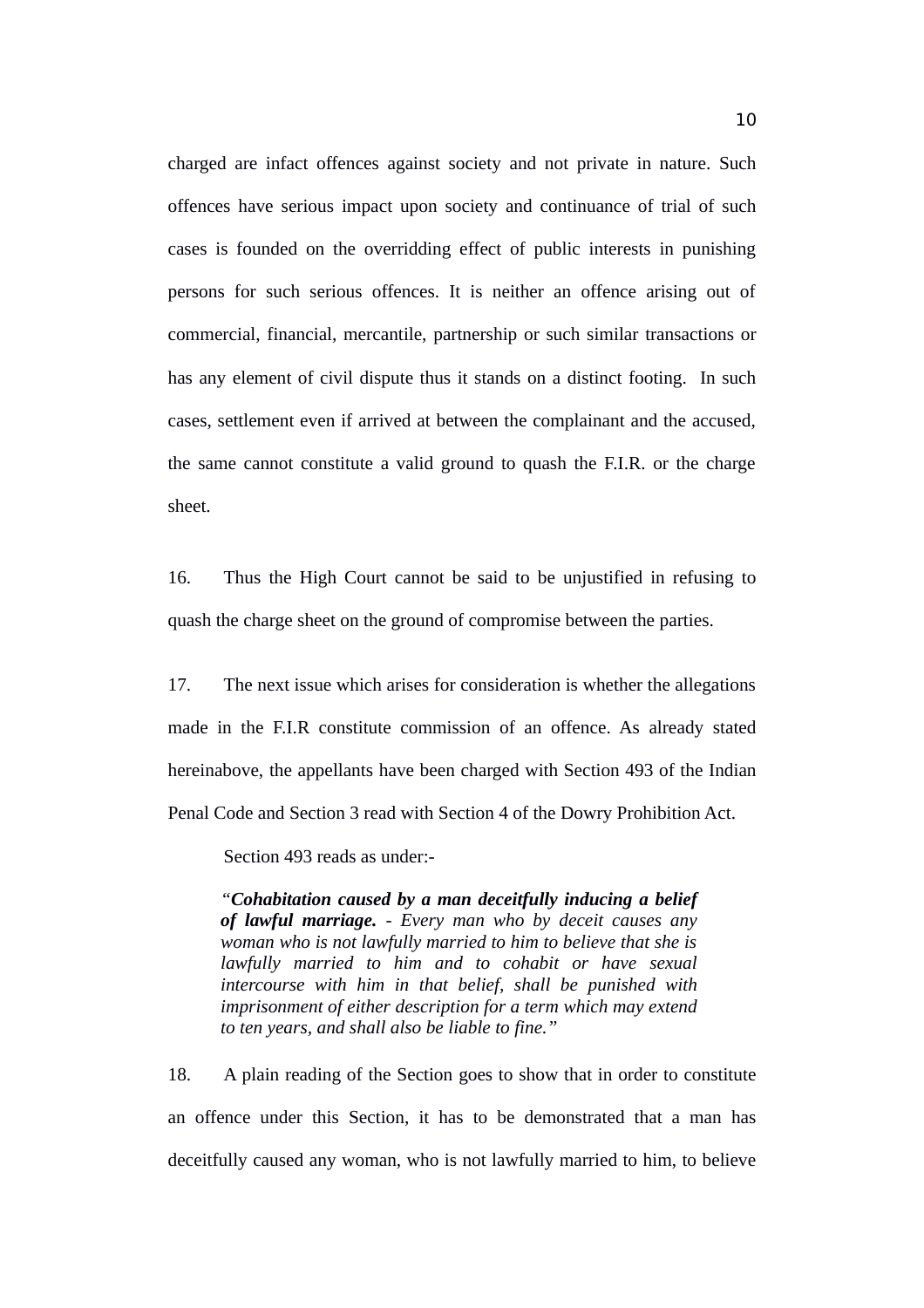that she is lawfully married wife and thereby co-habit with him. In other words, the accused must induce a woman, not lawfully married to him, to believe that she is married to him and as a result of such mis-representation, woman should believe that she was lawfully married to the man and thus there should be co-habitation or sexual intercourse.

19. A three-Judge Bench of this Court in the case of *Ram Chandra Bhagat*

*Vs. State of Jharkhand<sup>7</sup>*after analysing the provisions of Section 493 of I.P.C,

has observed as under:-

*"Upon perusal of Section 493 IPC, to establish that a person has committed an offence under the said section, it must be established that a person had deceitfully induced a belief to a woman, who is not lawfully married to him, that she is a lawfully married wife of that person and thereupon she should cohabit or should have had sexual intercourse with that person. Looking at the aforestated section, it is clear that the accused must induce a woman, who is not lawfully married to him, to believe that he is married to her and as a result of the aforestated representation, the woman should believe that she was lawfully married to him and there should be cohabitation or sexual intercourse as a result of the deception."*

*"If a woman is induced to change her status from that of an unmarried to that of a married woman with all the duties and obligations pertaining to the changed relationship and that result is accomplished by deceit, such woman within the law can be said to have been deceived and the offence under Section 493 IPC is brought home. Inducement by a person deceitfully to a woman to change her status from unmarried woman to a lawfully married woman and on that inducement making her cohabit with him in the belief that she is lawfully married to him is what constitutes an offence under Section 493. The victim woman has been induced to do that which, but for the false practice, she would not have done and has been led to change her social*

*7 (2013) 1 SCC 562*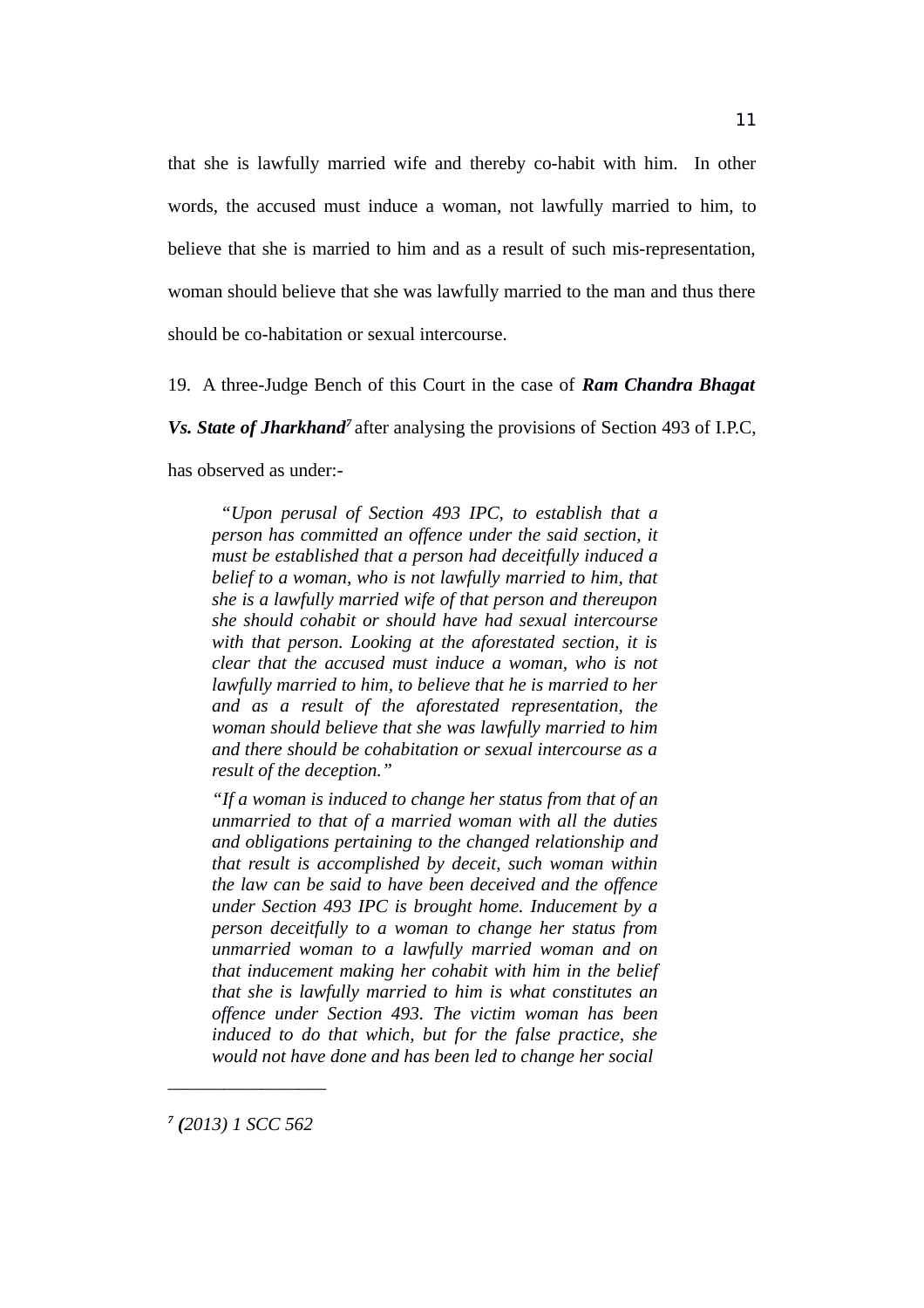*and domestic status. The ingredients of Section 493 can be said to be fully satisfied when it is proved – (a) deceit causing a false belief of existence of a lawful marriage, and (b) cohabitation or sexual intercourse with the person causing such belief. It is not necessary to establish the factum of marriage according to personal law but the proof of inducement by a man deceitfully to a woman to change her status from that of an unmarried to that of a lawfully married woman and then make that woman cohabit with him establishes an offence under Section 493 IPC."* 

20. The essence of an offence under Section 493 IPC is, therefore, practice of deception by a man on a woman as a consequence of which the woman is led to believe that she is lawfully married to him although she is not and then make her cohabit with him.

21. Deceit can be said to be a false statement of fact made by a person knowingly and recklessly with the intent that it shall be acted upon by another who on believing the same after having acted thereupon suffers an injury. It is an attempt to deceive and includes such declaration and statement that misleads others or causes him to believe which otherwise is false and incorrect.

22. In other words, to constitute an offence under Section 493 I.P.C., the allegations in the FIR must demonstrate that appellant had practiced deception on the daughter of the complainant causing a false belief of existence of lawful marriage and which led her to cohabit with him.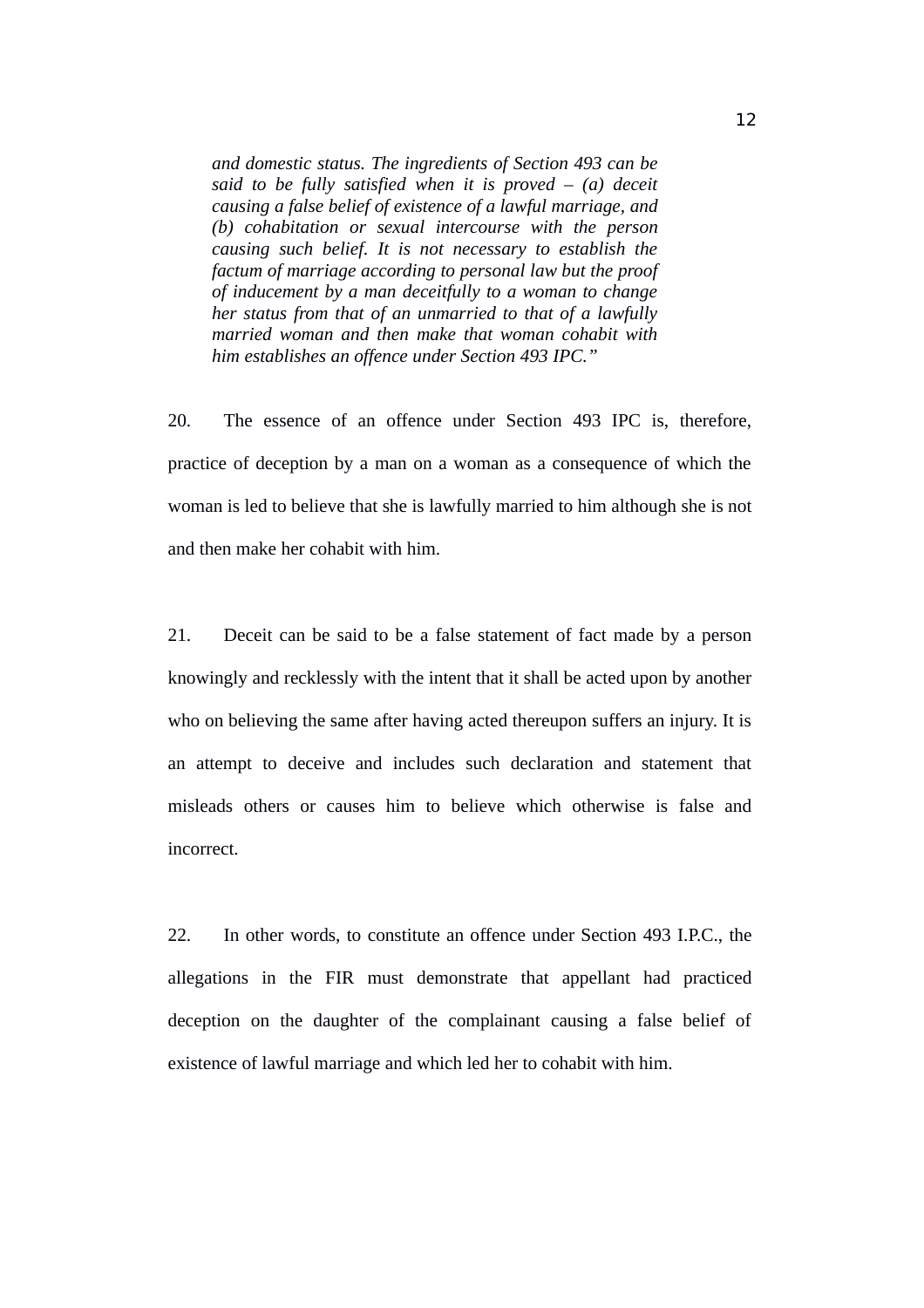23. From a perusal of the F.I.R., we do not find that allegations made therein can be said to constitute any offence under Section 493 IPC. There are no allegation of any inducement or any deceit to make the victim believe that she was lawfully married to the appellant, which mislead her to have sexual intercourse with the accused appellant no.1. Only allegations in the First Information Report in this regard are that "after the marriage was settled, the appellant no.1 started visiting the house of the complainant frequently and would mislead and instigate his daughter that relation is final and only 'Feras' remains to be performed. On the fateful day, i.e., 16.08.2013, the appellant no.1 took leave and enticed and instigated his daughter took her to his room and promising that she is being his wife established physical relations."

24. A perusal of the averments would go to show that ingredients to constitute an offence under Section 493 I.P.C. are missing from the averments. The allegations do not even prima-facie, cull out any inducement of belief in the victim that she is lawfully married to the appellant no.1 and on account of this deceitful misstatement, the victim co-habited with the accused. Since the essential ingredients to constitute an offence under Section 493 I.P.C. are missing from the allegations made in the F.I.R., offence under the said Section can not be said to be made out against the appellants.

25. It is also to be taken note that whatever the allegations, in this regard, have been made only against the accused-appellant no. 1 which also do not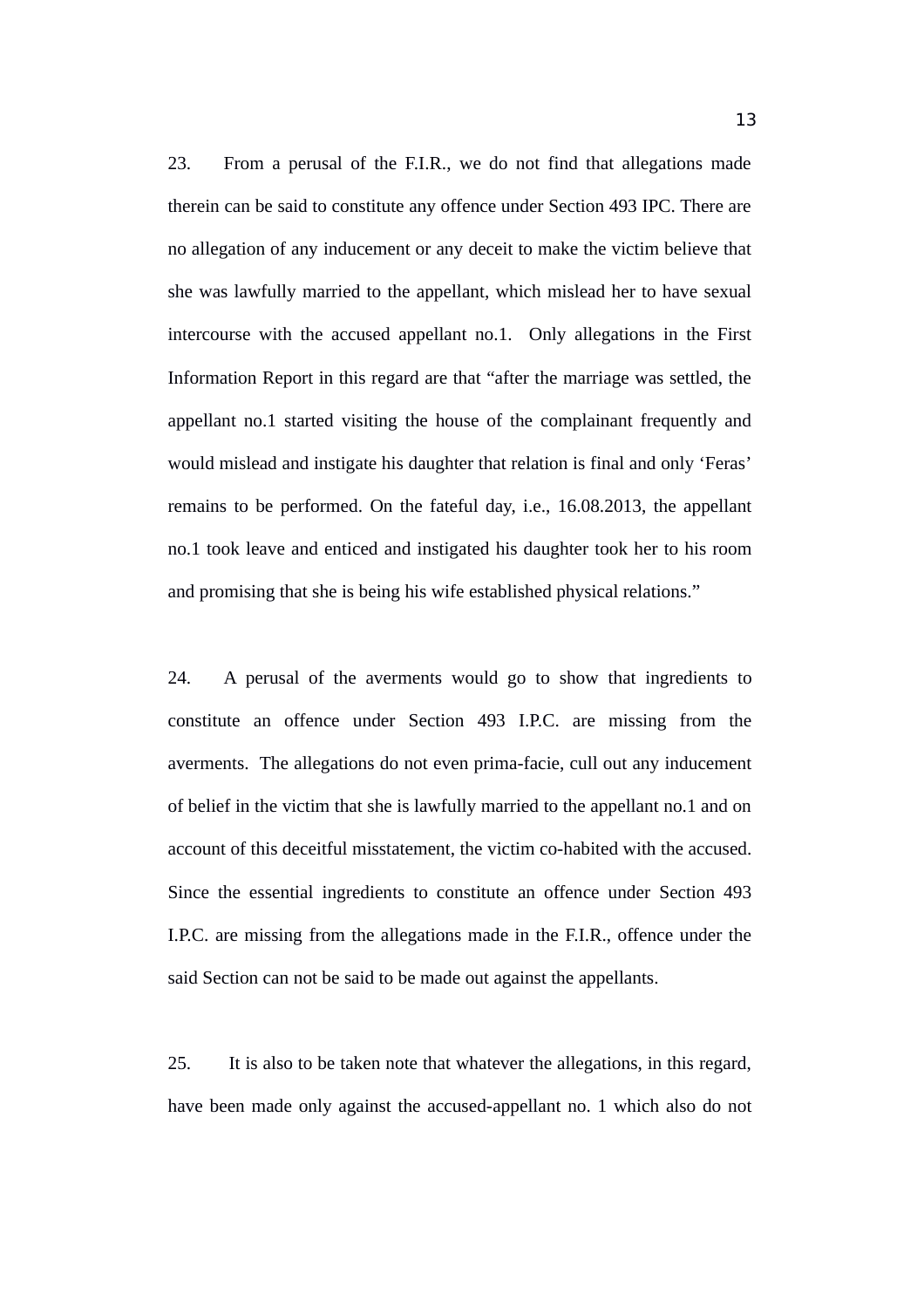constitute an offence and there are no allegations in this regard in respect of other five accused-appellants.

26. The High Court having failed to advert itself to the aforesaid aspects discussed hereinabove and to that extent, the judgment is not liable to be sustained.

27. The other charge against the appellants are under Section 3/4 of the Dowry Prohibition Act. The said sections read as under:-

 *"Section 3 -Penalty for giving or taking dowry.— [1] If any person, after the commencement of this Act, gives or takes or abets the giving or taking of dowry, he shall be punishable [with imprisonment for a term which shall not be less than [five years], and with fine which shall not be less than fifteen thousand rupees or the amount of the value of such dowry, whichever is more:* 

*Provided that the Court may, for adequate and special reasons to be recorded in the judgment, impose a sentence of imprisonment for a term of less than [five years].*

*[(2) Nothing in sub-section (1) shall apply to, or in relation to,—* 

*(a) presents which are given at the time of a marriage to the bride (without any demand having been made in that behalf): Provided that such presents are entered in a list maintained in accordance with the rules made under this Act;*

*(b) presents which are given at the time of marriage to the bridegroom (without any demand having been made in that behalf):*

*Provided that such presents are entered in a list maintained in accordance with the rules made under this Act:*

*Provided further that where such presents are made by or on behalf of the bride or any person related to the bride, such presents are of a customary nature and the value thereof is not excessive having regard to the financial*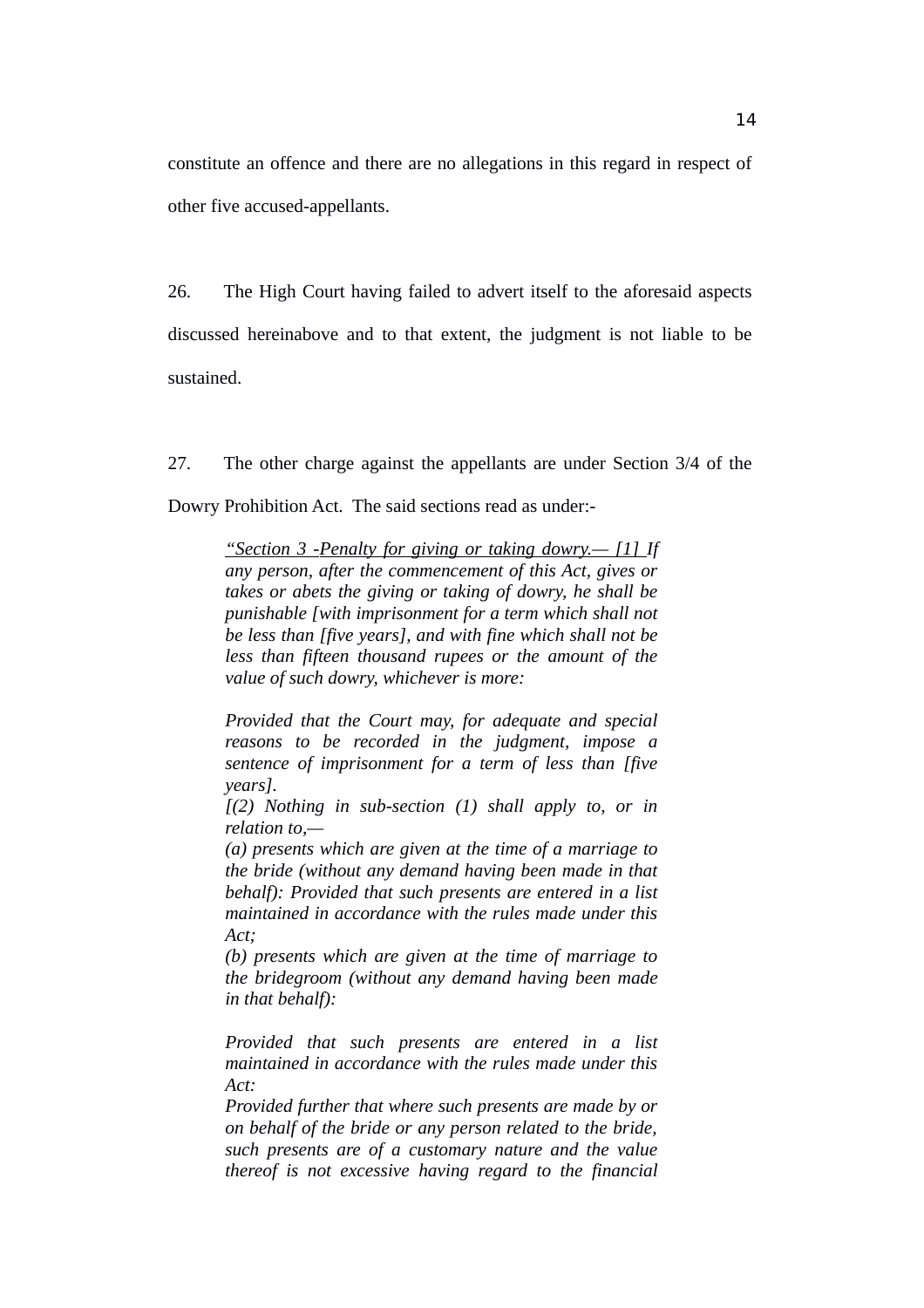*status of the person by whom, or on whose behalf, such presents are given.]*

*Section 4- Penalty for demanding dowry—If any person demands, directly or indirectly, from the parents or other relatives or guardian of a bride or bridegroom, as the case may be, any dowry, he shall be punishable with imprisonment for a term which shall not be less than six months, but which may extend to two years and with fine which may extend to ten thousand rupees:*

*Provided that the court may, for adequate and special reasons to be mentioned in the judgment, impose a sentence of imprisonment for a term of less than six months."*

28. The allegations in the First Information Report in respect of Section 3/4 of the Dowry Prohibition Act are very specific. The relevant allegations are being reproduced hereunder :-

"Not only this applicant also finalised Barat Ghar OM Lawn for marriage party and made advance payment of Rs.20,000/- but Arun along with his parents and all the opposite parties stick to their demand of Rs. 5 Lakhs cash. Applicant is a poor employee. He showed his inability to pay such a huge amount. But despite a very humble request and praying opposite parties could not be persuaded and they made demand for Rs.5 Lakh in full Panchayat...."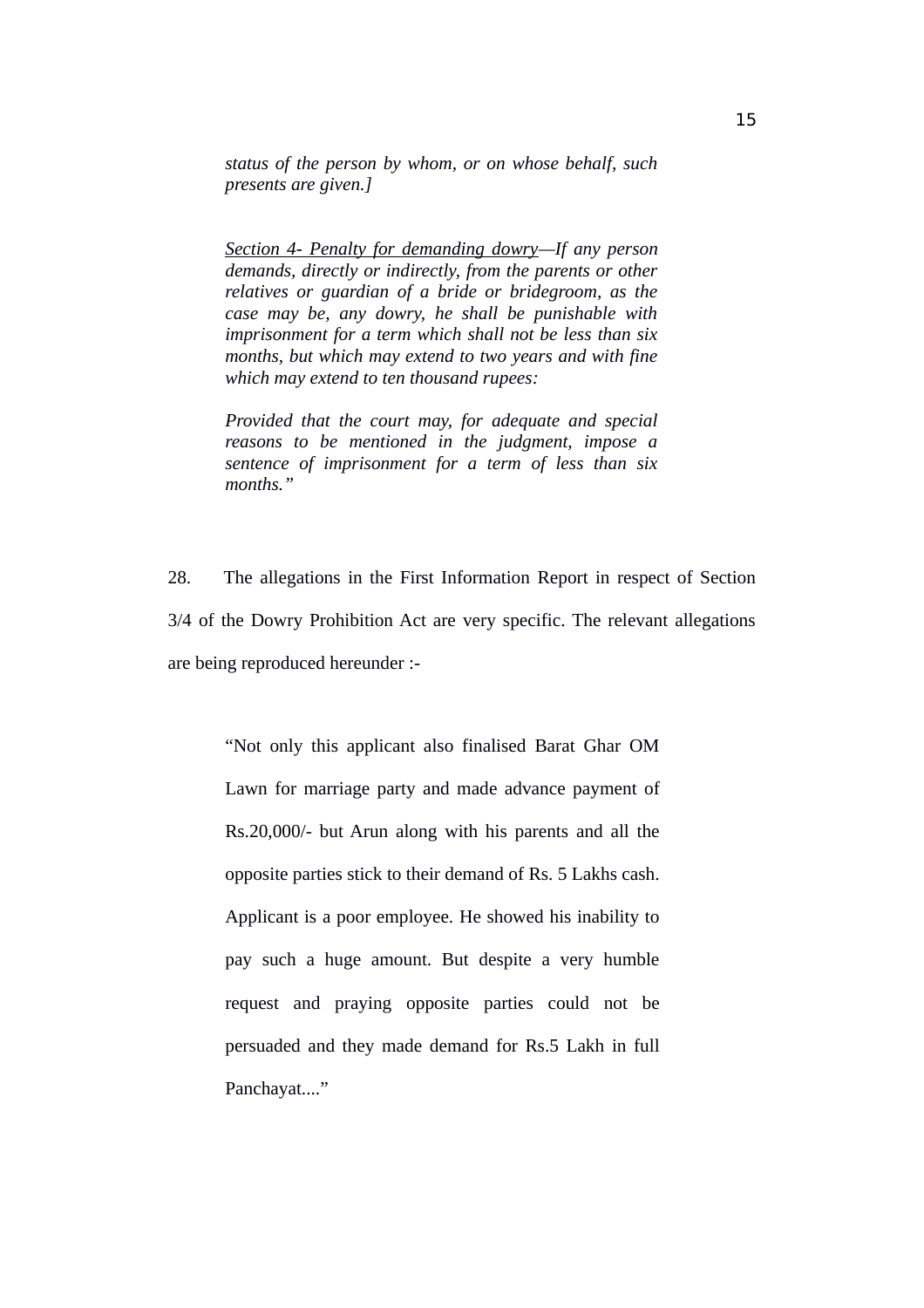29. A reading of the above provisions shows that essential ingredients of the offence under Section 3/4 of the Dowry Prohibition Act are that the persons accused should have made demand directly or indirectly from the parents or other relatives or guardians of a bride or a bridegroom as the case may be any dowry and/or abets the giving and taking of dowry. The allegations of the F.I.R. quoted hereinabove clearly go to show that a demand of dowry of Rs.5 Lakhs was made by the appellants from the complainants and thus it can not be said that no offence under the Dowry Prohibition Act are made out against the appellants. There being direct allegations of demand of Dowry in the First Information Report, the allegations prima-facie constitute a commission of an offence under the Dowry Prohibition Act and thus the charges leveled against the appellants under Section 3/4 of the said Act, are not liable to be quashed.

30. In view of the above facts and discussions, we are of the considered view that insofar as offence under Section 493 I.P.C. is concerned, since F.I.R. does not disclose the commission of any offence under the said Section and thus continuance of the criminal prosecution under said section would amount to abuse of process of the Court and the order of the High Court to that extent is liable to be set aside. However, insofar as offence against the appellants under Section 3/4 of the Dowry Prohibition Act is concerned, since the allegations disclose the commission of cognizable offence in the F.I.R., it is not a fit case to exercise power under Section 482 Cr.PC and to quash criminal proceedings against the appellants for the said offence.